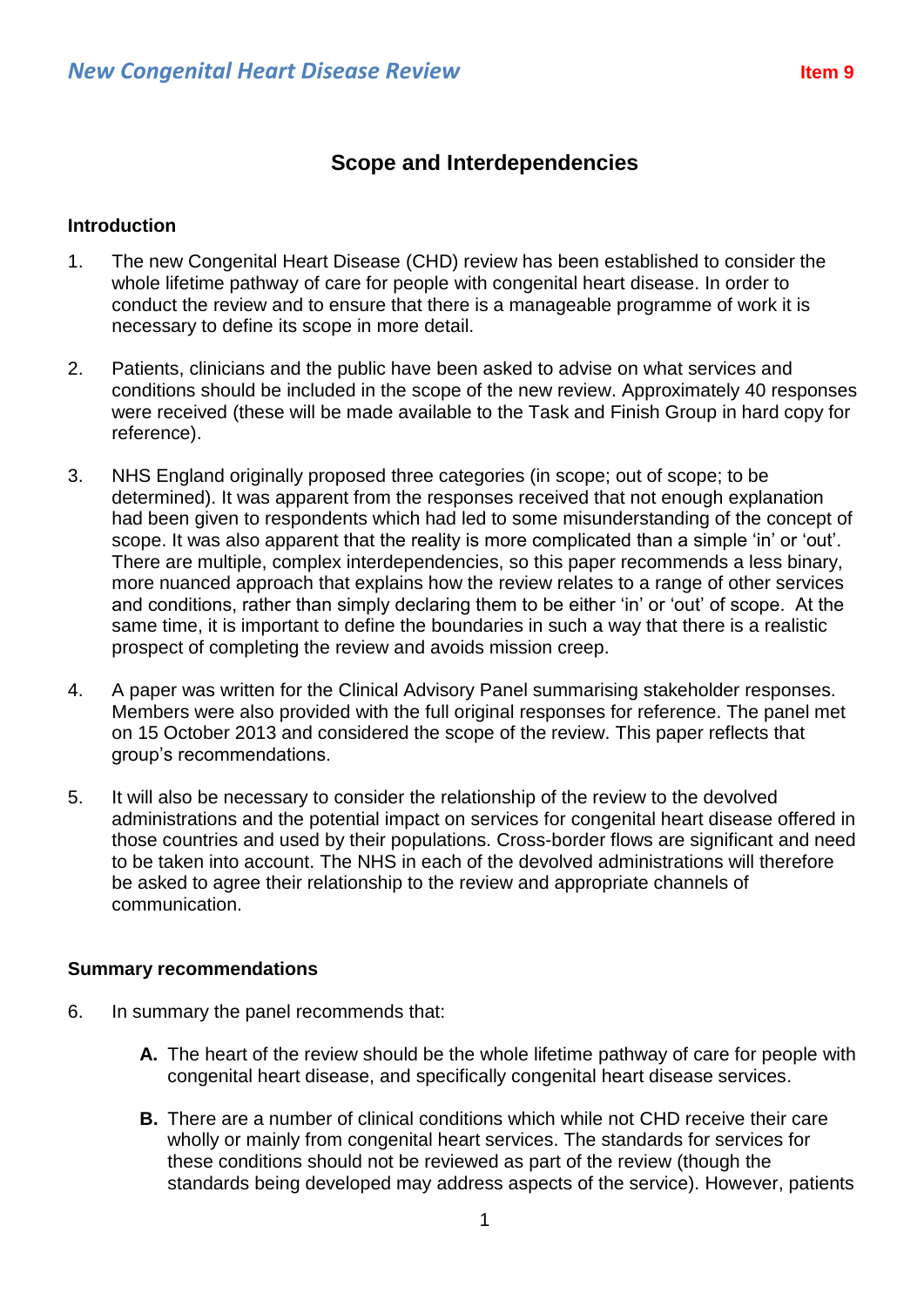who fall within this category use congenital heart services and should be able to participate in the review.

**C.** There are a number of services beyond congenital heart services that CHD patients may use. Some of these services are reliant on clinical support or backup from CHD specialists. The standards for these services should not be reviewed as part of the review. However, the use of these services by congenital heart disease patients should be considered by the review, including the definition of clinical pathways and referral routes. Any impact of changes recommended by the review on these services should be considered prior to decisions being taken and during implementation. Patients and specialists from these services should be able to participate in the review.

### **Detailed recommendations**

7. Based on these principles, the Clinical Advisory Panel recommends that:

#### **In scope**

- 8. The heart of the review should be the whole lifetime pathway of care for people with congenital heart disease, and specifically congenital heart disease services. This means:
	- a) Improving the quality of care of people with suspected or diagnosed congenital heart disease (including those with congenital heart arrhythmias or arrhythmias in the context of congenital heart disease) along the whole patient pathway:
		- Fetal and neonatal diagnosis of CHD
		- Specialist obstetric care (including both care of women whose unborn child has suspected or confirmed CHD and care of pregnant women with CHD )
		- Care for babies, children and young people
		- Transition from children's services to adult services
		- Care for adults
		- $\bullet$  Fnd of life care
	- b) Cardiac and respiratory extracorporeal membrane oxygenation (ECMO) for children and young people.
	- c) Care and support for families suffering bereavement and / or poor outcomes from surgery or other intervention for congenital heart disease.
	- d) The review covers all care for congenital heart disease commissioned by the NHS for people living in England.